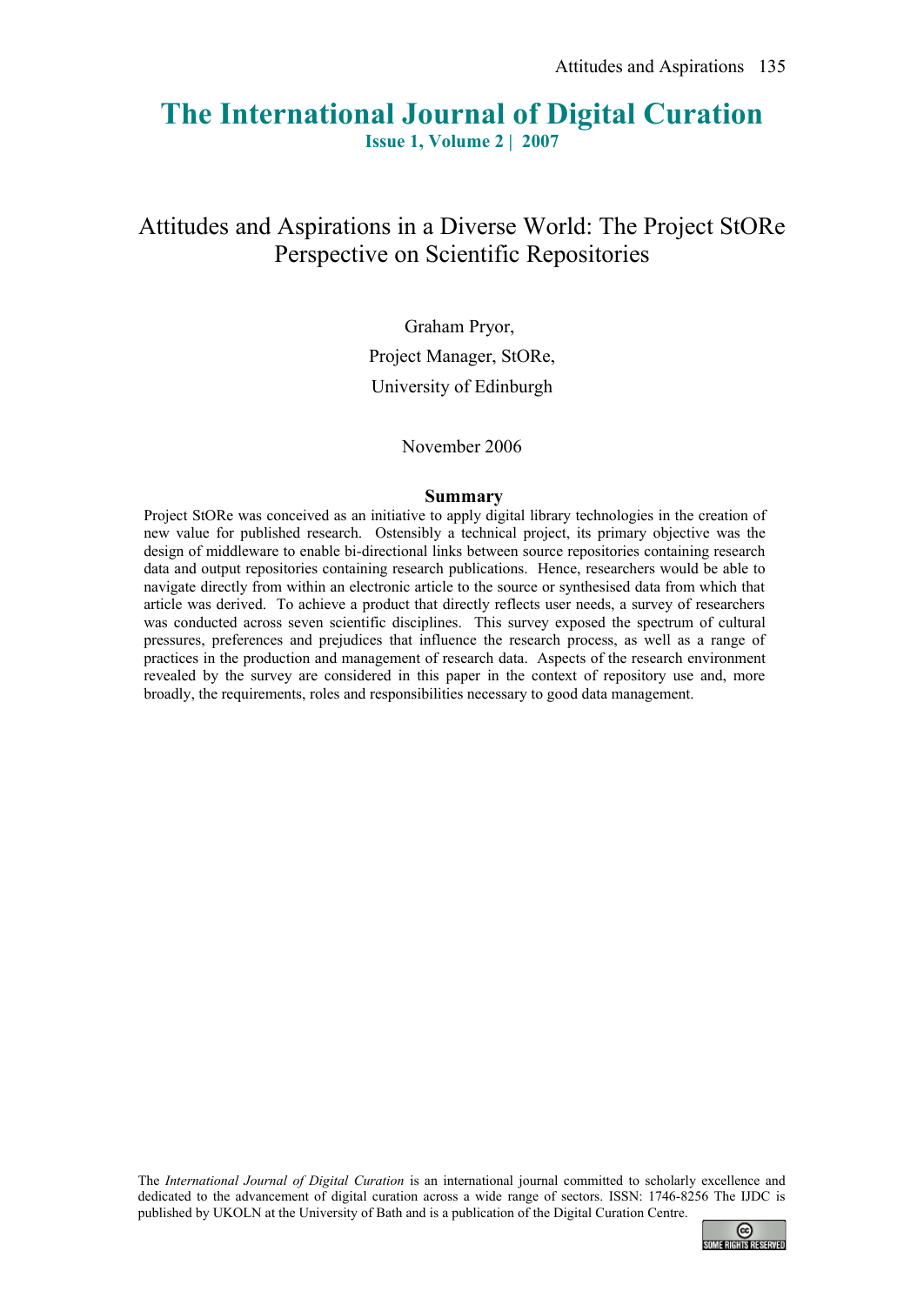#### **Introduction**

When preparing a team of recent postgraduates who were about to embark on a survey of repository users, it became necessary to equip them with a glossary of terms for use when explaining their mission. Whilst our project's focus was upon the present and future functionality of source and output repositories, in the specific context of their potential interoperability, describing the gamut of issues that might arise during the survey required some definition of digital curation, which led me to the Digital Curation Centre's web pages,<sup>[1](#page-1-0)</sup> whereupon inspired by a definition given on one such page I settled eventually on the following definition:

> "The actions needed to maintain digital data and other digital materials over their entire life-cycle and indefinitely for current and future generations of users. These actions will include not only the processes of digital archiving and preservation but also all of the processes that are essential to good data creation and management, as well as the capacity to add value to data to generate new sources of information and knowledge."

Without stretching a point, the second sentence firmly attaches the concept of digital curation to the aims and anticipated deliverables from Project StORe.

The principal aspiration of Project StORe, a two-year JISC-funded<sup>[2](#page-1-1)</sup> project that concludes in August 2007, is to invest new value in the reports and papers that represent the intellectual products of academic research. Our proposed route to achieving this is the provision of bi-directional links between source and output repositories<sup>[3](#page-1-2)</sup>. The benefits from such a linkage are anticipated to be improvements in opportunities for information discovery and in the curation of valuable research data. In this context the Project StORe programme is directly aligned with the ethos of digital curation.

## **The StORe Survey**

A key deliverable from Project StORe will be a set of pilot middleware (Figure 1) designed to demonstrate the function of bi-directional links between source and output repositories. This middleware will be developed to meet the specific needs of the eresearch community, as defined from a survey of the behaviours of researchers within the seven scientific disciplines represented by the project (archaeology, astronomy, biochemistry, biosciences, chemistry, physics and social sciences). The challenge, therefore, is to produce and maintain dependable long-term links between sets of data that are essentially volatile and subject to local rules governing data management and archiving. The StORe survey<sup>[4](#page-1-3)</sup>, an online questionnaire and a series of interviews undertaken between February and July 2006, confirmed that the environment in which

<span id="page-1-0"></span><sup>&</sup>lt;sup>1</sup> <http://www.dcc.ac.uk/>

<span id="page-1-1"></span><sup>&</sup>lt;sup>2</sup> For further information see [http://www.jisc.ac.uk/index.cfm?name=programme\\_digital\\_repositories](http://www.jisc.ac.uk/index.cfm?name=programme_digital_repositories)

<span id="page-1-2"></span><sup>3</sup> For the purposes of this project, **output** repositories are defined as those that contain published articles, texts or data objects. The contents of an output repository will typically include publications at a pre- or post-refereeing stage, working papers, research reports and PhD theses. **Source** repositories contain the source or primary data produced during a programme of research, and generally comprise the origins from which research publications will be developed.

<span id="page-1-3"></span><sup>4</sup> For details from the StORe survey, including the discipline reports, see <http://jiscstore.jot.com/SurveyPhase>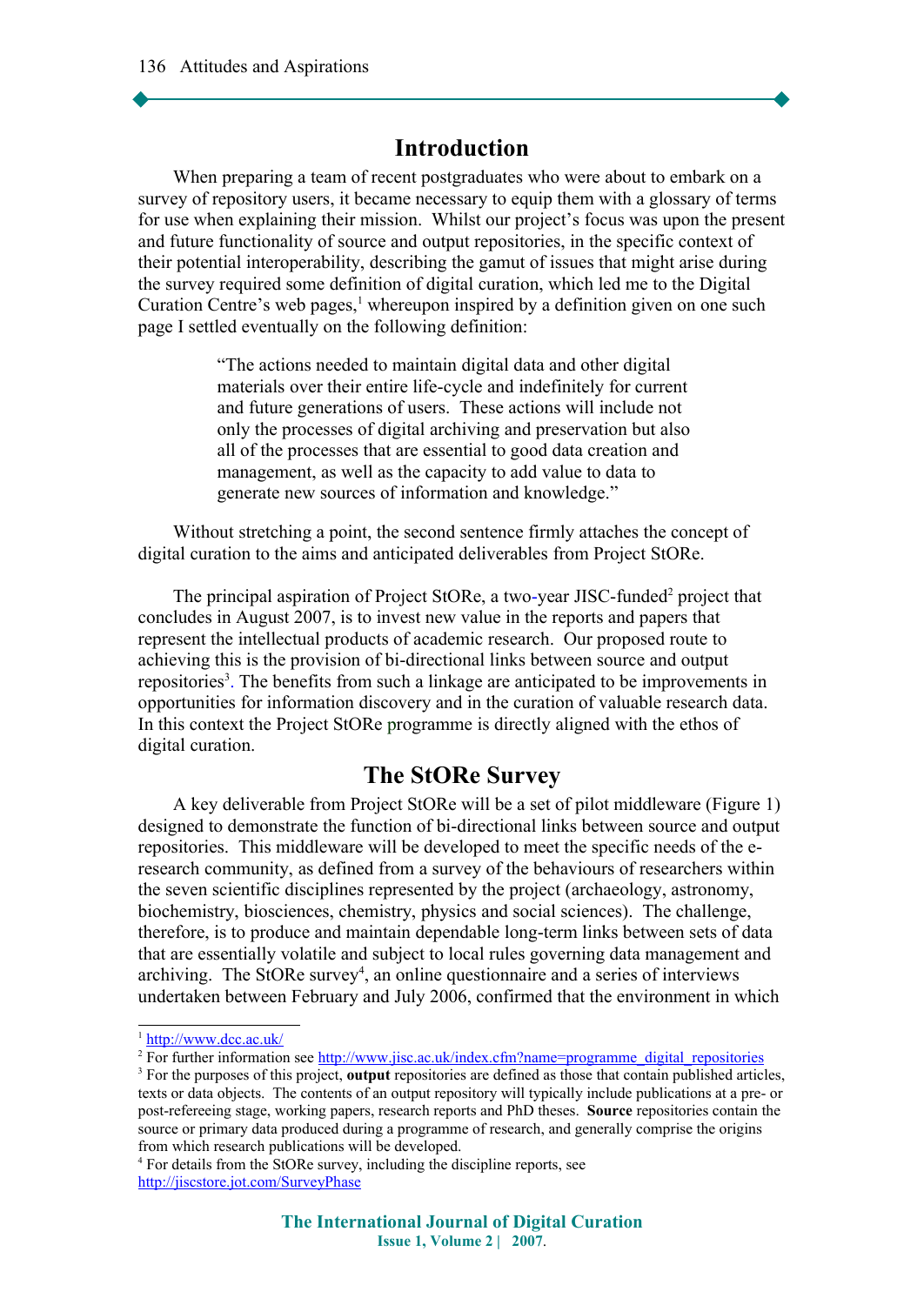

**Figure 1** Diagram of Project StORe pilot middleware

we were working is diverse, sometimes colossal in terms of the data generated, and in many cases lacking standardisation or regulation.

 It should not be inferred from this observation that the results from the survey were adverse in every respect. International strategies for the deposit and preservation of data were found to be embedded in several of the disciplines surveyed, these being particularly sophisticated in astronomy and the biosciences. We also found that the dual deposit of data and publications is a concept that has already become the norm for many of our survey respondents, and in all disciplines surveyed we encountered an awareness of the critical issues surrounding the appropriate assignment of metadata. Above all, when seeking views on the constraints that might govern access to data, whilst there were serious concerns over the potential risks to data ownership, the scientific research community was found to be permeated by a genuine desire to contribute to the global wealth of knowledge, and StORe's main proposition, to enable bi-directional links between source and output repositories and thereby encourage further access, was endorsed by 85% of those who responded to our questionnaire.

Nonetheless, our survey did establish that there are significant problem areas to be addressed amongst the current practices employed for data generation and administration. Cultural and organisational barriers prevail in all disciplines, which serve to deter the deposit of research data in repositories, and an inherent culture of self-sufficiency in the generation and organisation of data militates against what might be viewed as prescriptive intervention by knowledge management professionals. We found too that many researchers held serious reservations towards the voluntary deposit of research data in open access source repositories, and institutional output repositories are simply not on the agenda of most academic researchers.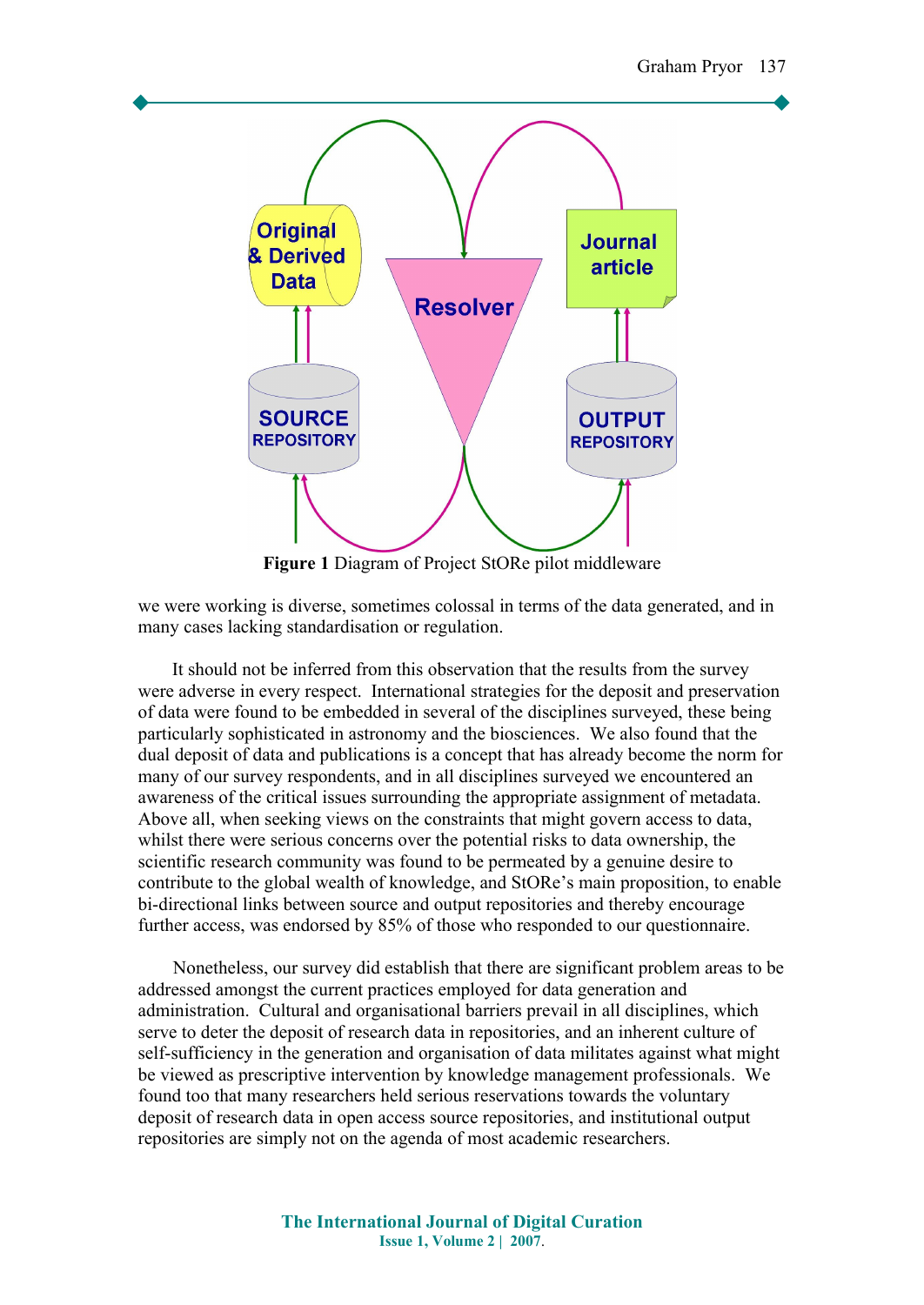## **Examining the Problems**

In this article I will address these problem areas as portrayed within five distinct aspects of the research data experience: data generation, the use of repositories, the assignment of metadata, data ownership and the provision of support. This examination will identify some of the key modifiers to ambitions for effective data curation that were identified during the StORe survey, as well as some practical approaches to tackling them.

The persistent message we received concerning the nature of raw data generated from scientific research is that it can often be huge. Interviewees from the physics discipline proudly informed us that they may generate raw data sets of the order of petabytes  $(10^{15}$  bytes). Further, whilst many will store their data using well known formats and analyse their data using standard commercial software, it is not uncommon for physicists to use more obscure formats dictated by the nature of their particular research processes and to write their own analysis software. A typical observation by one of our physics interviewees was that it is:

> "usually impractical to access High Energy Physics experiments primary data. The expertise needed to understand it and the large size are usually prohibitive" and "the processing of data is something that can almost invariably only be done by groups very closely involved with the production of data."

 A similar picture emerged within other disciplines, with particular concern in the biosciences that raw data could be misinterpreted, with disastrous consequences at a human level, and bioscientists expressed some reluctance to make their raw data available unless it could be accompanied by advice describing how they were produced, the laboratory conditions and the methodology used. A thread of consensus connecting the disciplines was articulated by the physicist who expressed a preference for accessing others' processed data rather than raw data, since this would have "taken into account measurement uncertainties and artefacts of their apparatus".

Archaeology provided an exception to this perspective. Both the questionnaire and the interviews confirmed that whilst archaeologists tend to produce highly complex data sets, often with many different data formats, the incidence of large file sizes is rare. The following bar chart (Figure 2) shows the range of file types used by the archaeologists we surveyed. One set of archaeology research data can include many if not all of these, and we found that archaeologists tend to produce more maps, plans, plots and images than other disciplines. They are sometimes linked in the form of a Geographical Information System (GIS), but this is not always the case, meaning that access and the curation of research data in archaeology presents a different challenge to that described for physics and the biosciences, requiring the maintenance of links between all the constituent elements in a heterogeneous research data 'package'. Where a GIS is employed, such a system would not necessarily represent a static collection of data, but one that may be added to and altered continually throughout the life of a project, even after deposition of the project archive in a repository.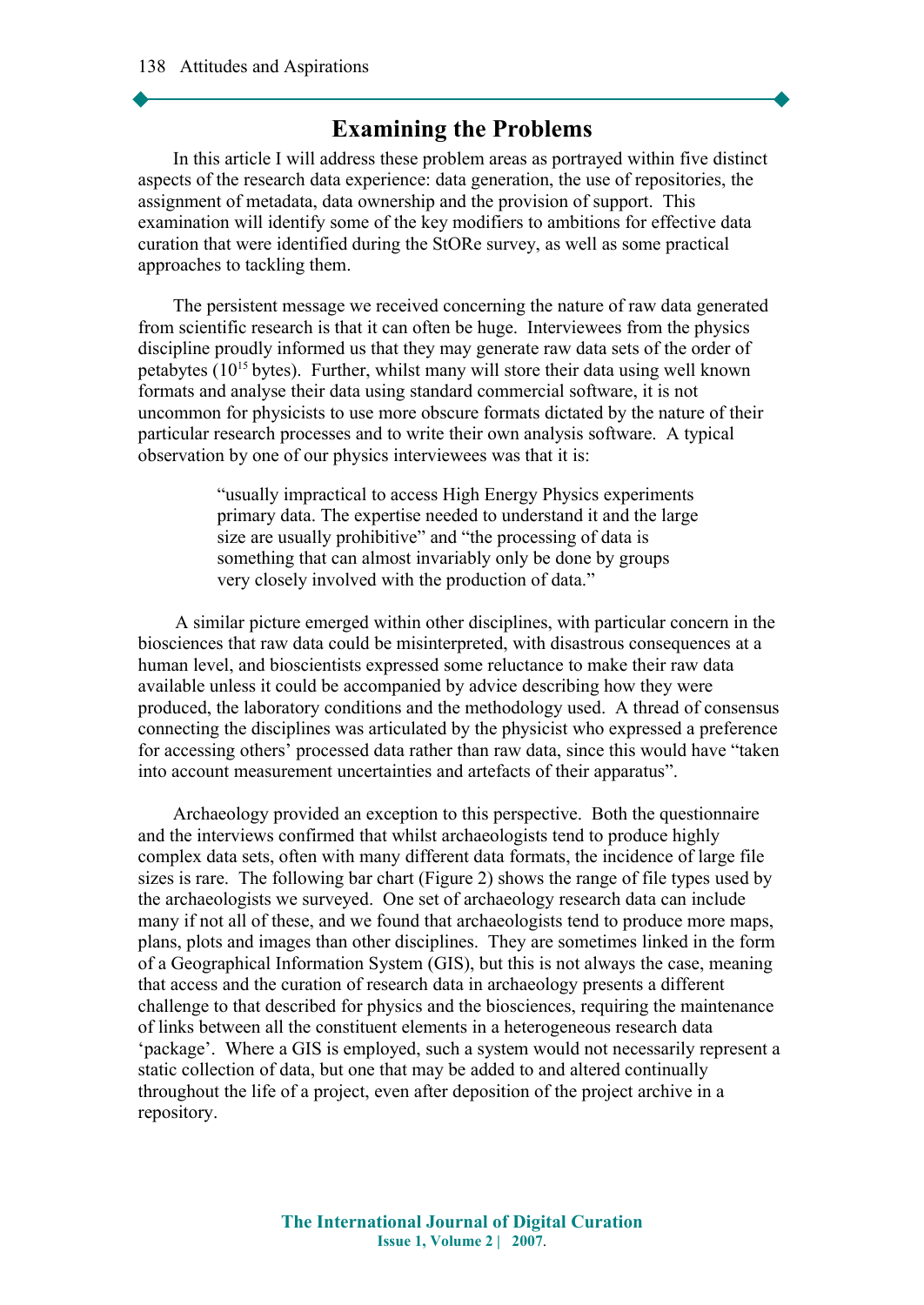

**Figure 2** Graph showing range of file types used by archaeologists surveyed by Project StORe

Researchers in chemistry provided further examples of this need to sustain links between clusters of complex data sets. They also maintained that the way they have to organise their data provides a barrier to the interrogation of their unmediated research output by anyone from outside their project. Similarly to researchers in physics and the biosciences, research chemists often produce large data sets, but the majority of StORe's chemistry interviewees, most of whom belonged to the computational/theoretical chemistry community, indicated that they do not produce raw data in the same sense as other scientists. Instead, they are involved in the development of methods for testing how molecules behave in certain conditions, and although they produce data in the form of calculations and measurements testing they tend to apply their methods to other researchers' published outcomes. The data produced by the computational/theoretical chemists we interviewed is characteristically organised according to a tree structure, with many files stored in numerous individual subfolders. Access to this data by anyone from outside a specific project and by individual file was described as pointless. One of the interviewees noted:

> "First of all it would have to be everything associated with that compound. There is no point having an NMR without a picture of what it is. Then it's useful to have a synthesis scenario and say 'oh that could fit with that but I want proof' and then that really is a paper. You know you can waste a lot of time trying to follow what people have done before that isn't properly published and never have worth. It's not always, but is it worth the risk of wasting too much of your time?"

In such a situation, initiatives to preserve and manage valuable data must first identify the discrete components of a set of data, as well as who owns which parts of the set, which components are fixed and which are dynamic. In the light of these conditions, as well as in the face of physics' legendary petabytes, when considering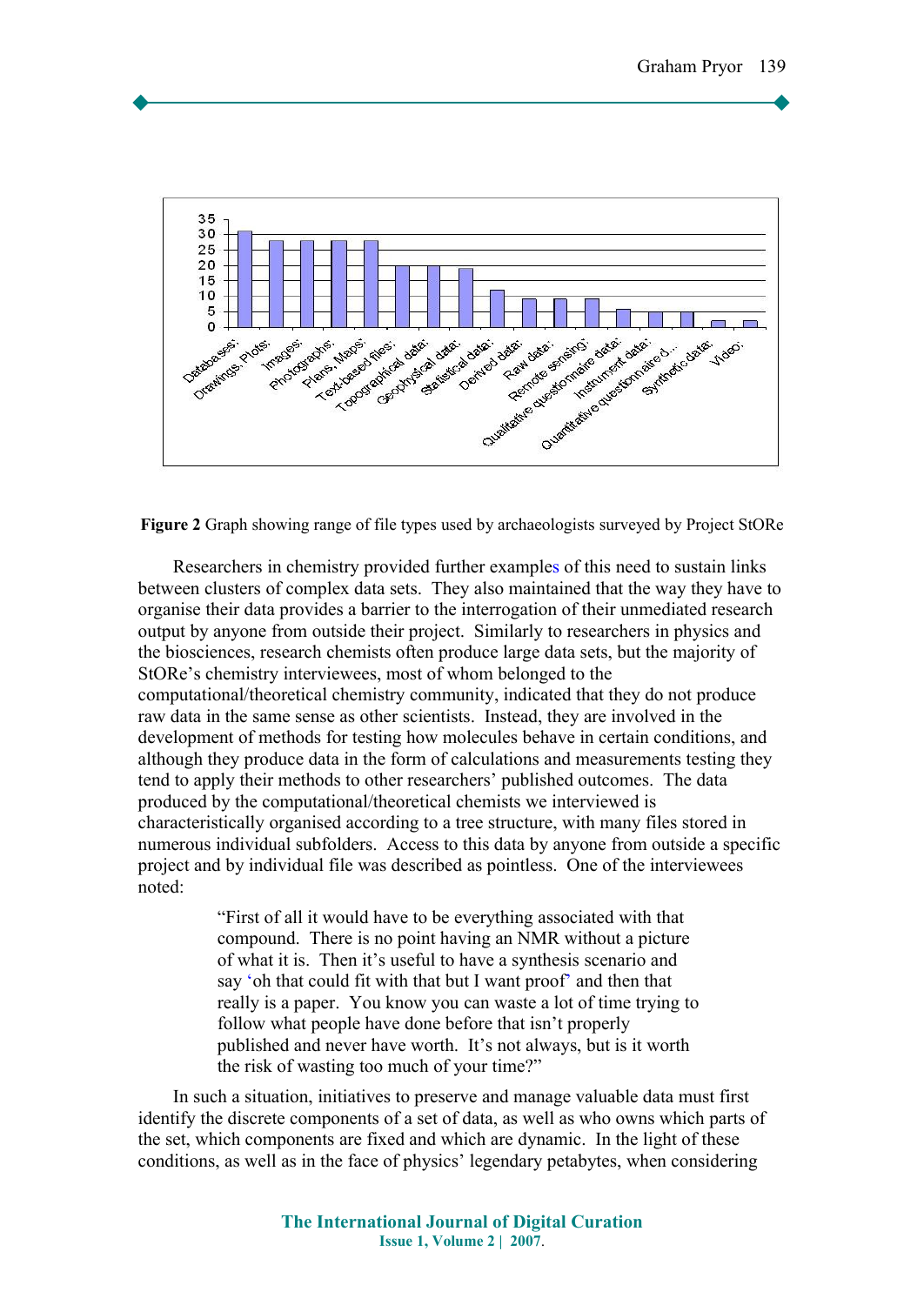where to attach links from output repositories the alternative and more attractive option may be to concentrate on the higher level of order that is processed data. Although further changes to processed data are to be expected, one is likely to encounter a more accessible structure and the defining framework of interpretation.

An even more fundamental challenge revealed during the StORe survey arises from the data storage behaviours of the majority of academic researchers: the overwhelming practice amongst the researchers we surveyed is to store their data on standalone PCs or on shared network drives accessible only by project partners. A full 70% of source data in the biosciences was estimated not to be networked, and whilst high energy physicists are participating in the development of a global *Computing* Grid<sup>[5](#page-5-0)</sup> to store and process large amounts of data, our survey indicated that others in the physics research community appear to keep their data on CDs and the hard drives of individual PCs. It seems almost facile to observe that if we do not know what data have been generated and retained or discarded, where data are stored, or what options there might be for access, then we can neither establish links nor practice data curation. One might imagine that one solution to this conundrum is the deposit of research data in source repositories, but amongst our survey constituents we discovered a limited awareness and understanding on the subject of data repositories that was not confined to any single discipline. Indeed, the extent to which scientific researchers use technology-enabled data management processes and services in general was found to vary considerably.

Nonetheless, across the seven disciplines surveyed there are well established source and output repositories, with source repositories in most disciplines catering for very specific data types. From comments made by interviewees, astronomy is particularly well served, one respondent remarking that he is "very happy with what we have in astronomy via Vizier, NED and Simbad. Please don't mess with them for the sake of some aesthetic global model." The Archaeology Data Service<sup>[6](#page-5-1)</sup>, the UK's principal digital data repository supporting research, learning and teaching in archaeology, was applauded for its careful reflection of discipline requirements, although the diversity of interests within the discipline results in a wide variety of source data being sought, with only 55% of those who had submitted data to a source repository having done so with the Archaeology Data Service. Social Sciences was another of the project's subject disciplines to portray a broad range of interests, and we found that an inclination to deposit in the UK Data Archive, the UK's largest collection of curated digital data in the social sciences and the humanities, varied according to sub-discipline, with sociology and economics exhibiting the greatest interest in using it. In the biosciences, the mandatory deposit of sequence data to GenBank or the Protein Structures Database is well established, but for other sectors of the discipline there were such references as "they don't yet exist in my field" and repeated calls were made for a repository dealing explicitly with metabolomics data. It was apparent that source repositories have often been developed within disciplines and collaborations in response to particular needs and inspirations, and usually sponsored by the research communities themselves. They are not the products of some evangelistic international movement to improve the management of knowledge; instead the development and use of data repositories represents on the whole an almost endemic culture of self-sufficiency within the academic research community.

<span id="page-5-0"></span><sup>&</sup>lt;sup>5</sup> Worldwide Computing Grid,<http://lcg.web.cern.ch/LCG>

<span id="page-5-1"></span><sup>&</sup>lt;sup>6</sup> Archaeology Data Service, **<http://ads.ahds.ac.uk/>**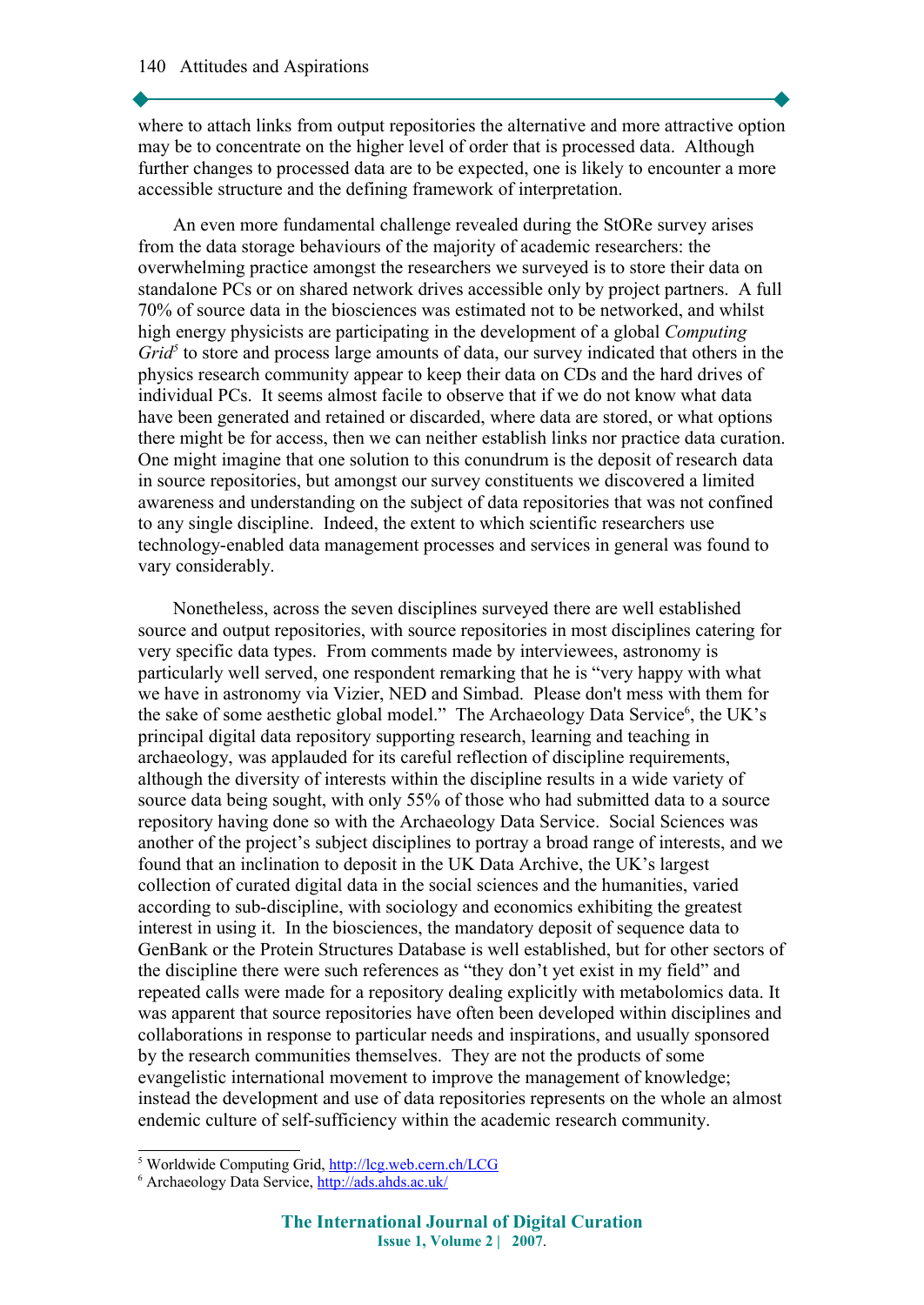In some disciplines this approach has led to the emergence of internationally sponsored strategies governing data deposit and preservation. Expressing support for the StORe programme, one astronomy researcher identified an outstanding need for easy links between source and output repositories "as part of a beginning-to-end framework that allows the tracking of source data through its entire path to publication"; another claimed that linking between source repositories is the main issue. Their aspirations are already being addressed by the Virtual Observatory (VO) Project, which is active in pursuing aims to apply standard protocols for connecting globally distributed collections.[7](#page-6-0) The VO team at Johns Hopkins University is also working with the University of Chicago Press to consider the interconnection of output repository functions with the processes for submission of research papers for publication.

Astronomy may arguably be in the vanguard when it comes to matters of data curation and repository development, but it does not have the field to itself. Indeed, we found that the practice of dual deposit of data and research papers is already in place or planned within half the disciplines surveyed. Yet it was also evident that the culture of self-sufficiency driving these developments does not always translate into fully effective measures for accessing, organising, promulgating and curating data. During the StORe survey, respondents were asked directly for their perception of current and required functionality in source repositories and the following responses are but examples of necessary areas for improvement identified across the seven disciplines:

- Archaeology: Metadata are minimal. Data formats immensely variable sometimes not at all obvious and with no accompanying metadata....
- Astronomy: Finding publications and data relevant to a specific need.
- Biochemistry: Older, error-prone, entries often remain in repositories even when newer, more validated, data are submitted.
- Biosciences: [There is a lack of] consistent formats, data standards.
- Chemistry: [We need] a search engine like SciFinder or Google Scholar.
- Physics: Uniformity of format for uniformity of data.
- Social Sciences: Knowing what is there often the data are hidden behind unhelpful titles.

The contrasts exhibited in the responses to this question are more marked within disciplines than between them. Whilst one chemistry researcher announced "no problems here - we have created our own repository, to our own design", at the same time 65% of respondents from that discipline admitted never to have used a source repository.

<span id="page-6-0"></span><sup>7</sup> For a description of the Virtual Observatory project see <http://www.arl.org/sparc/meetings/ala06/HanischPPT.pdf>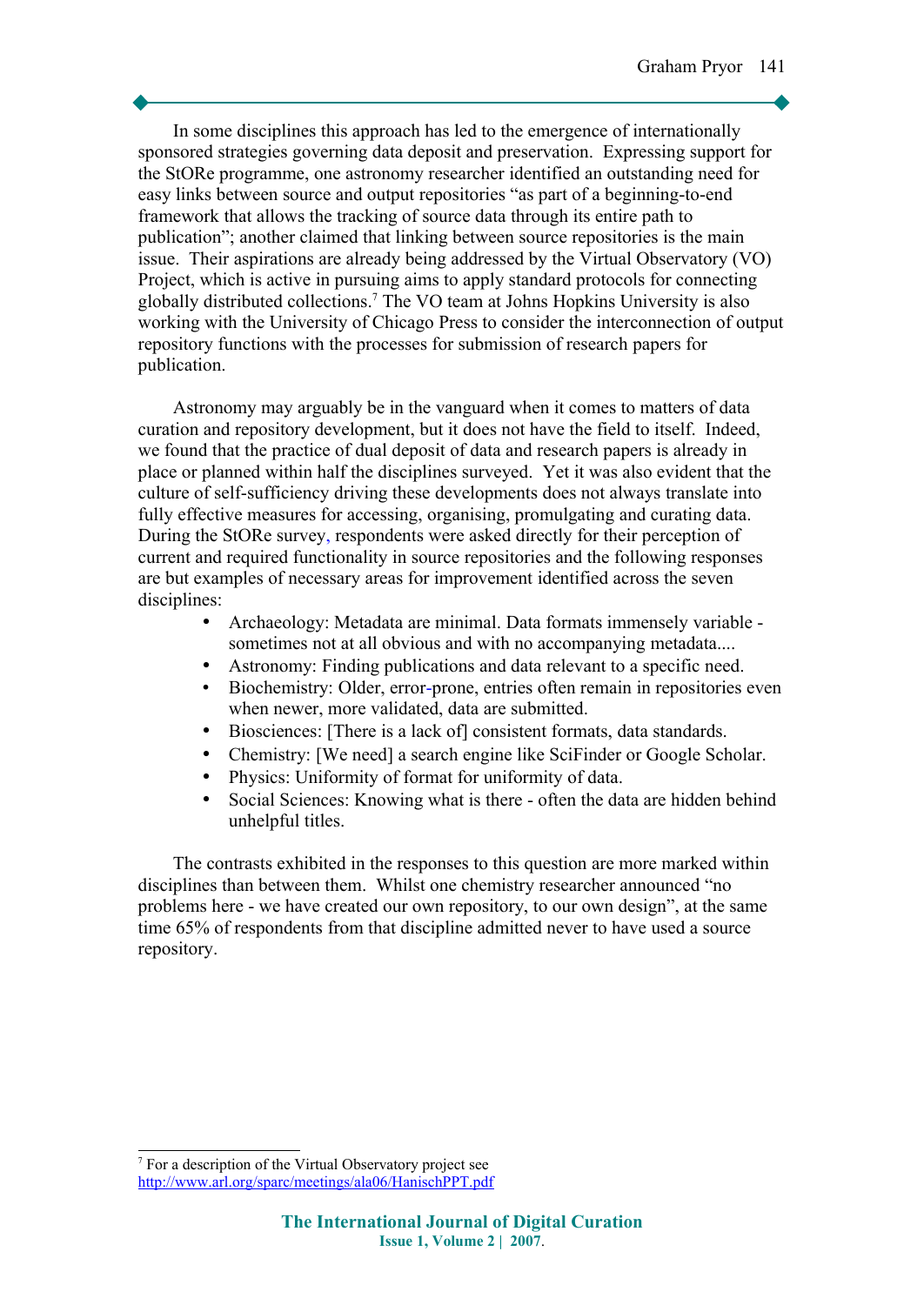

**Figure 3** Graph of comparison among deposit rates for three of the subject disciplines

All respondents to the StORe questionnaire had been asked to indicate whether and how often they submitted data to certain source repositories believed to be familiar to active researchers within the subject disciplines. The list included the two repositories having mandatory deposit of sequence data and these scored relatively highly, with 51% of respondents from the biosciences indicating that they submitted data to Genbank and 47% to Protein Structures; but as can be seen from the graph, which compares the deposit rate for three of our subject disciplines, astronomy scored the highest of all through deposit in an extensive list of repositories located around the world. In contrast, whilst 45% of archaeology respondents claimed to submit to the Archaeology Data Service, their rates of submission suggested a considerably lower level of commitment, and when we assessed all seven disciplines together, two thirds of the total number of responses showed zero deposit.

When considering the deposit of research papers in output repositories, in all of the disciplines surveyed the use and apparent demand for institutional repositories were found to be negligible, and except where there is an institutional mandate, deposit in them is noticeably limited. Alternative global resources, frequently provided by publishers, often having high profiles and the benefit of relatively sophisticated structures, were described as preferred information sources or modes of dissemination. Strong scepticism was expressed concerning the quality of metadata used in institutional repositories, as well as criticism of user-unfriendly interfaces, inadequate search functions and a perceived lack of protection for intellectual property rights. Opportunities for institutions to pursue data management strategies at a corporate level would therefore seem to be inhibited, although initiatives to link institutional repositories, sharing a common structure and offering simple search features, should be expected to change the temperature of this otherwise cool reception. Interestingly, no reference was made by our survey respondents to the likely impact upon institutional repositories of future demands from the remodelled Research Assessment Exercise (RAE), which in due course will represent another agent of change.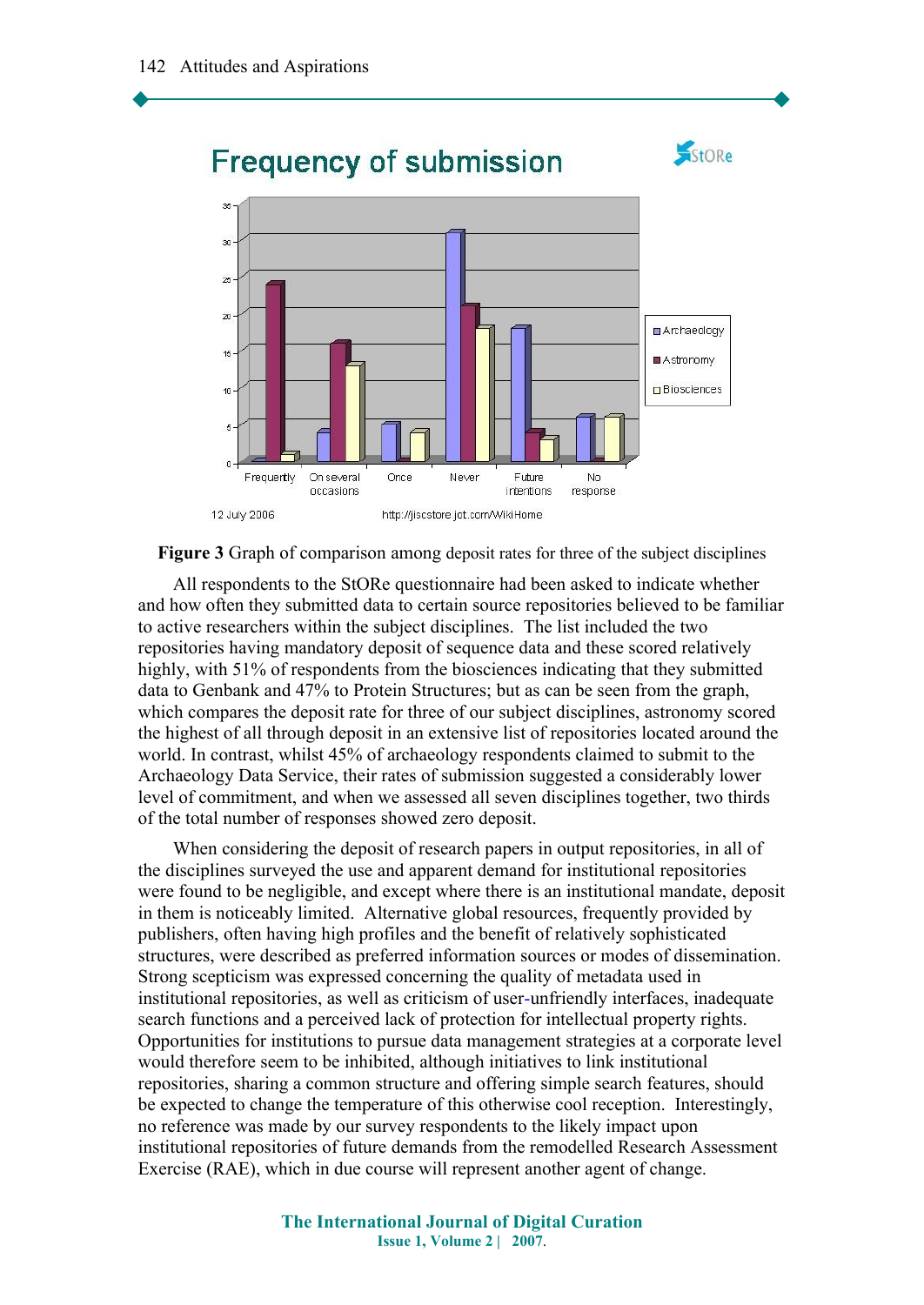Whilst in some instances the deposit of data into a nominated repository is a condition of grant, and in the case of the biosciences the deposit of sequence data to worldwide repositories is mandatory, we found that views about sharing or providing access to research data are polarised within almost all disciplines, the least sensitive being astronomy and physics. As observed by a social sciences respondent, researchers' attitudes to enabling access to their data will depend to a large extent on whether they are behaving as producers or users of data, with producers concerned to protect their endeavours from predatory access to source repositories by their competitors. This concern was found within each of the disciplines surveyed, and if there is a serious risk that hard-won research results might be appropriated and used by others to promote their own careers, source repositories can never be expected to offer a comprehensive collection of well organised data. Genuine dependency upon the ownership and safeguard of one's research output has to be recognised since, whilst most of our respondents did not necessarily rule out the deposit of their data in source repositories, even open access repositories, they will need to be convinced that the crucial provision of robust methods of protection are in place before they consent to deposit the fruits of their labours. Of course, protection and preservation will go hand in hand as tenets of digital curation.

Metadata, its selection, assignment and criticality of purpose proved to be the topic upon which our survey respondents achieved greatest accord, and it was encouraging to discover that in all the disciplines surveyed there is an awareness of the importance that must be attached to the appropriate assignment of metadata, if only to meet the simple demands of access and retrieval. When, during the StORe survey researchers were asked to suggest improvements to source repositories, better metadata or features that depend on high-quality metadata functionality ranked amongst the highest. Yet this topic also provided further examples of serious inconsistency both within and across the disciplines. It seems that not only is there a body of researchers who have still to grasp the purpose and importance of metadata but, where the need for good metadata is understood, this does not necessarily translate into the sufficient use of standard structures. The assignment of metadata was in too many areas found to be ad hoc, and often given consideration only in that final phase of a project or process when data are being saved. Consistent with the general culture of self-sufficiency, we also found that the self-assignment of metadata by individual researchers is commonplace, two thirds of our respondents confirming that they decide which terms to use, sometimes but not always involving reference to standard thesauri or schema. Of even greater concern was that almost one third of our survey respondents either believed no metadata were being assigned or did not know at which stage assignment took place.

It is not unreasonable to suggest that the origins for this prevailing situation are to be found in the working culture of academic research, where an admixture of selfreliance and the relentless pressure to deliver can relegate certain organisational aspects of the research information lifecycle. Certainly, the correct assignment of metadata was openly regarded as demanding, both intellectually and in terms of the time required and, where it is available, reliance on the automatic generation of metadata was found to be preferred to more laborious methods of manual assignment; although even where a significant volume of metadata generation is automated, as in the astronomy and biosciences domains, the need for improved and universal standards was acknowledged. Interestingly, so too was the need for assistance from specialists